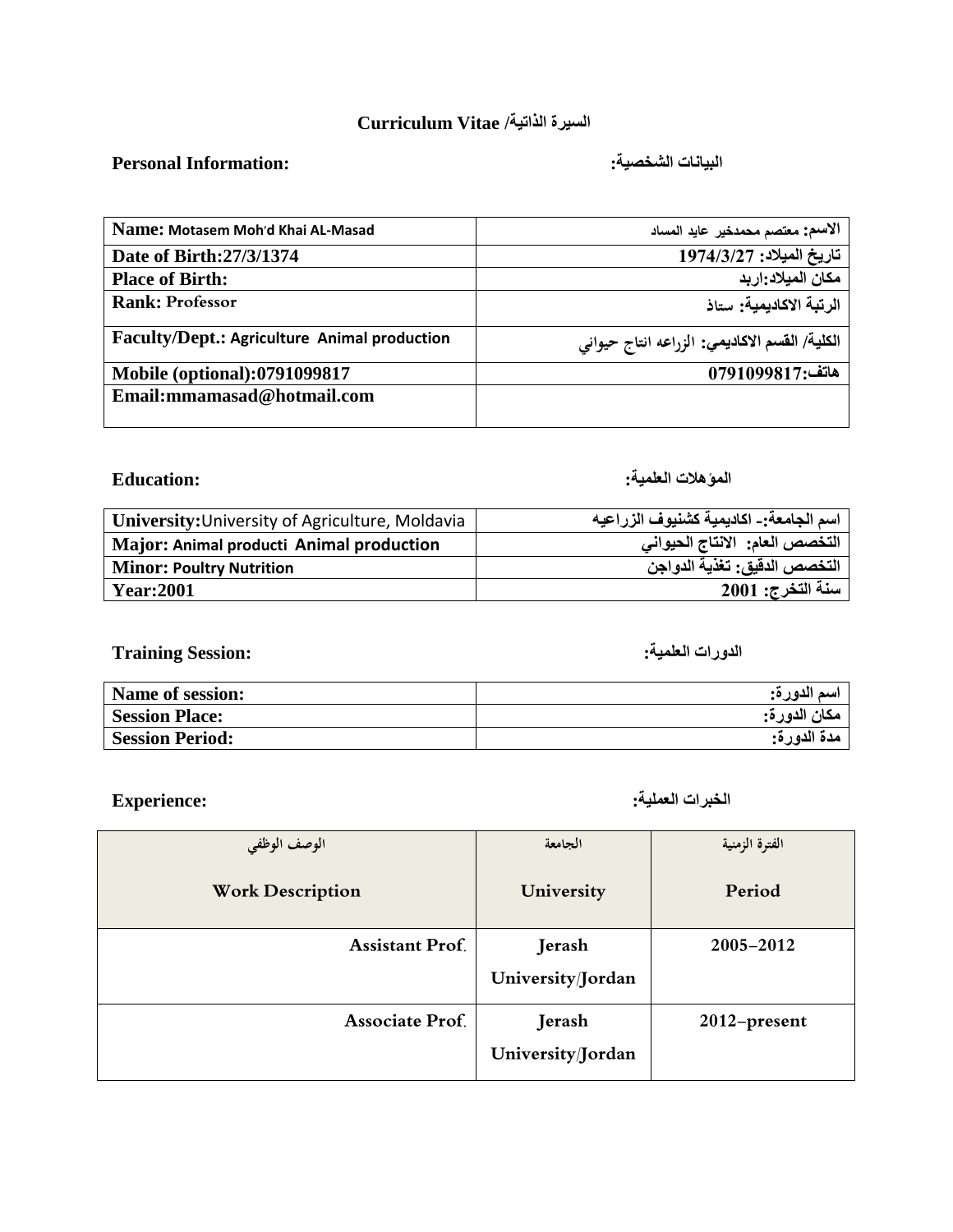# **1.3 العمل اإلداري )Experience Managerial) :**

|                                                                       | الجامعة                     | الفترة الزمنية |
|-----------------------------------------------------------------------|-----------------------------|----------------|
| الوصف الوظفى<br><b>Work Description</b>                               | University                  | Period         |
| <b>Dean</b> of the Faculty of Agriculture                             | Jerash                      | $2018 -$       |
| And the Faculty of Science                                            | University/Jordan           |                |
| Dean of the Faculty of Agriculture                                    | Jerash<br>University/Jordan | 2012-2015      |
|                                                                       |                             |                |
| <b>Head of the Animal Production and Nutrition</b><br>and Food Scienc | Jerash<br>University/Jordan | 2007-2012      |

**الوهاراث: :Skills**

| <b>Publications:</b> | نشر الابحاث: |
|----------------------|--------------|

| <b>Article title</b>              | Journal name, volume $\&$ Journal indexing |  |
|-----------------------------------|--------------------------------------------|--|
|                                   | issue                                      |  |
| Effect<br>of<br>using onion<br>as | of<br>Bulletin<br>Environment,             |  |
| anticoccidial agent on broiler    | Pharmacology and Life Sciences             |  |
| physiology and production         | Volume 6 [7/8] 2017                        |  |
| The Effect of Hawthorn Leaves     | Asian<br>Journal<br>of<br>Animal           |  |
| and Flowers Addition to Layer     | DOI:<br>Sciences                           |  |
| Feed on Productivity,<br>Egg      | 10.3923/ajas.2017.115.122                  |  |
| Weight and Egg Quality            |                                            |  |
| prolificacy of Romanov sheep      | Malaysian<br>Applied<br><b>Biology</b>     |  |
| breed and fecundity gene, growth  | Journal (MABJ) vol.46(2).2017              |  |
| differentiation factor 9 gene and |                                            |  |
| prolactin gene genotypes,         |                                            |  |
| Comparison Between the Effects    | Journal of Biology, Agriculture            |  |
| of Different Sources of Dietary   | and Healthcare vol. $6(12)$ , 2016         |  |
| Fiber on Blood Lipid Profile in   |                                            |  |
| Rats                              |                                            |  |
| Determination the Toxicity of     | <b>Bulletin</b><br>of<br>Environment,      |  |
| Aflatoxin and T-2 Toxin Induced   | Pharmacology and Life Sciences             |  |
| Stress on Immune Response         | vol.5(10).2016                             |  |
| System with feeding Activated     |                                            |  |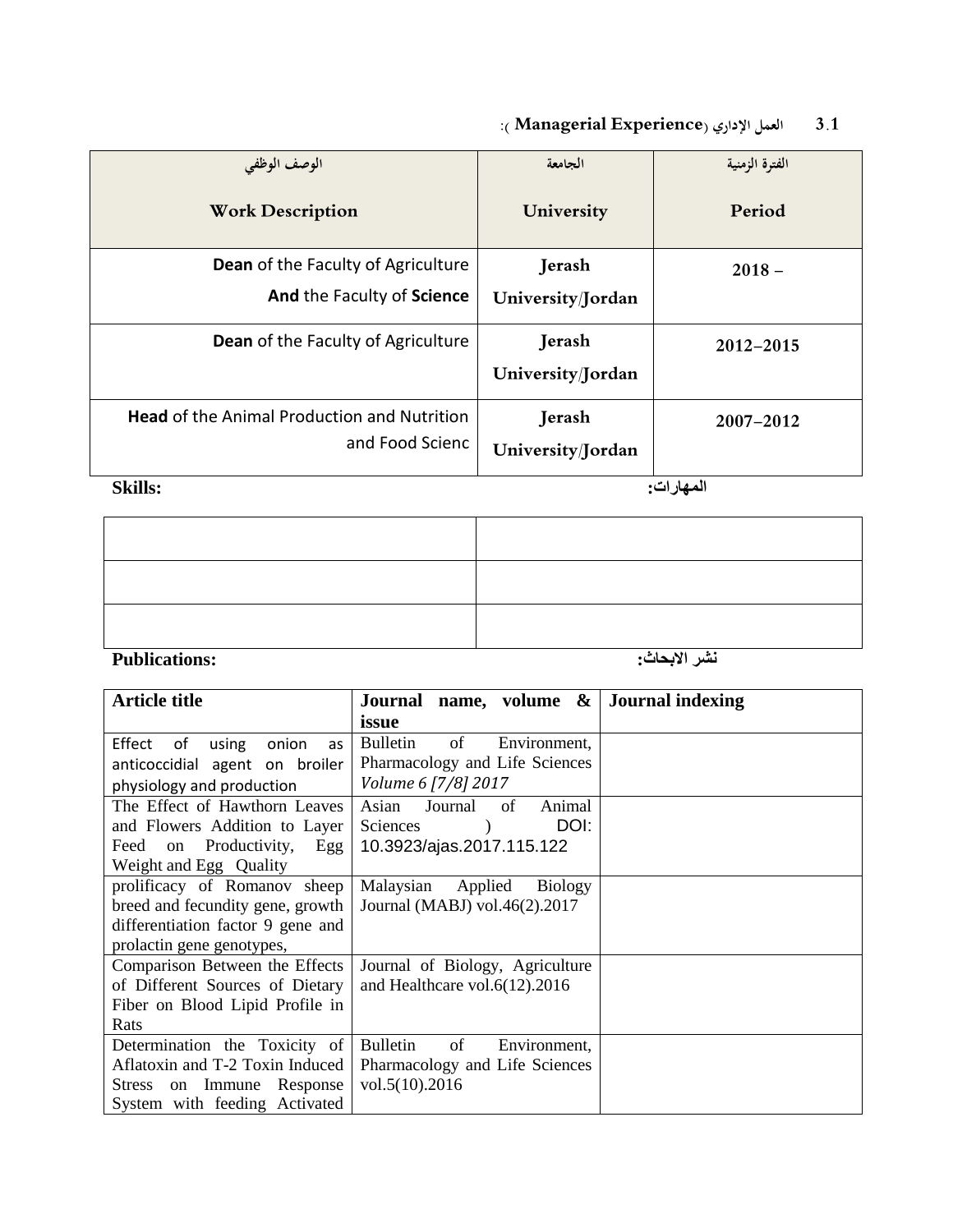| Charcoal in broiler chicks                     |                                           |  |
|------------------------------------------------|-------------------------------------------|--|
| The Impact of Overlapping                      | <b>GENETIC</b><br>Enfviroment<br>and      |  |
| Addition of Peppermint and                     | From 23-30 July 2016 Ciro -               |  |
| Fennel Oil to Broiler Diet on                  | Egypt vol.3(4) 2016                       |  |
| Productive<br><b>Traits</b><br>Some            |                                           |  |
| nternational Scientific Conerenof              |                                           |  |
| <b>EFFECT</b><br>OF<br><b>ADDING</b>           | International Journal of Current          |  |
| LYCOPENE TO THE RATION                         | Research vol, 7(11).2015                  |  |
| ON PRODUCTIVETRAITS OF                         |                                           |  |
| <b>BROILER ROSS 308</b>                        |                                           |  |
| Effect of Adding Lycopene to the               | Journal of Natural<br>Sciences            |  |
| Ration in some Blood Traits of                 | Research www.iiste.org ISSN               |  |
| Broiler Ross 308.                              | 2224-3186 (Paper) ISSN 2225-              |  |
|                                                | 0921 (Online) Vol.5, No.16,               |  |
|                                                | 2015 49.2015                              |  |
| Resource<br>The<br>Impact<br>of                | International Journal of Business         |  |
| Intensification on the Resource                | and Social Science vol.6(11)2015          |  |
| Use Efficiency<br>among<br>Dair                |                                           |  |
| Gross<br>Margin<br>Farms:<br>and               |                                           |  |
| Production Function Approaches                 |                                           |  |
| of<br>Effect<br>Milk<br>Powder                 | Journal of Agricultural Science;          |  |
| Supplementation<br>Growth<br>on                | Vol. 7, No. 8; 2015                       |  |
| Performance of Broilers.                       |                                           |  |
| المشكلات التي تواجه مربي دجاج اللحم في         | مجلة جامعة النجاح للأبحاث - العلوم        |  |
| محافظة عمان.                                   | الإنسانية ـ المجلد 28، الإصدار 9، 2014    |  |
| Homotopy Solution for Ratio-                   | Approach. Research Journal of             |  |
| Dependent Predator-Prey System                 | Applied Sciences<br>$9(1):23-$            |  |
| problem Standard and Multistage                | 26,2014. ISSN: 1815-932X.                 |  |
|                                                | Medwell Journals, 2014.                   |  |
| اتجاهات طلبة                                   | مجلَّة العلوم الزراعية- جامعة الملك سعود، |  |
| جامعة جرش نحو التعليم الجامعي.                 | $/26$ العدد                               |  |
| Economics of Broiler Production                | Jordan.<br>Journal<br>of<br>Islamic       |  |
| in Amman City,                                 | University of Gaza- Economic              |  |
|                                                | Administrative<br>Studies-,<br>and        |  |
|                                                | V21, N1, 2013, ISSN 1726-6807             |  |
| Gene and Genotype Frequencies                  | <b>MITTEILUNGEN</b>                       |  |
| NcoI<br>and<br><b>HhaI</b><br>$MspI$ ,<br>οf   | <b>KLOSTERNEUBURG</b><br>2(64)            |  |
| <b>Calpastatin Gene Restriction sites</b>      | 2014                                      |  |
| in Awassi sheep                                |                                           |  |
| Antifungal<br>Effect<br>The<br>οf              | American Eurasian Journal of              |  |
| Potassium<br>Sorbate<br>on                     | Agricultural and Environmental            |  |
| Penicilliumsp in Labaneh.                      | Sciences. Vol. 13, No. 11, pp.            |  |
|                                                | 1497-1502                                 |  |
| Food<br>Safety:<br>Study<br>$\mathbf{A}$<br>of | World Applied Sciences Journal,           |  |
| Jordanian<br>Consumer's                        | Vol. 22, No. 1, pp. 35-40.                |  |
| Knowledge and Practices.                       |                                           |  |
| Effects of Vitamin C and Zinc on               | Journal<br>Asian<br>Animal<br>of          |  |
| <b>Broilers</b><br>Performance                 | Sciences, ISSN 1819-1878/ DOI:            |  |
| OfImmunocompetence<br>under                    | 10.3923/ajas.2012. Accepted               |  |
| Heat Stress.                                   |                                           |  |